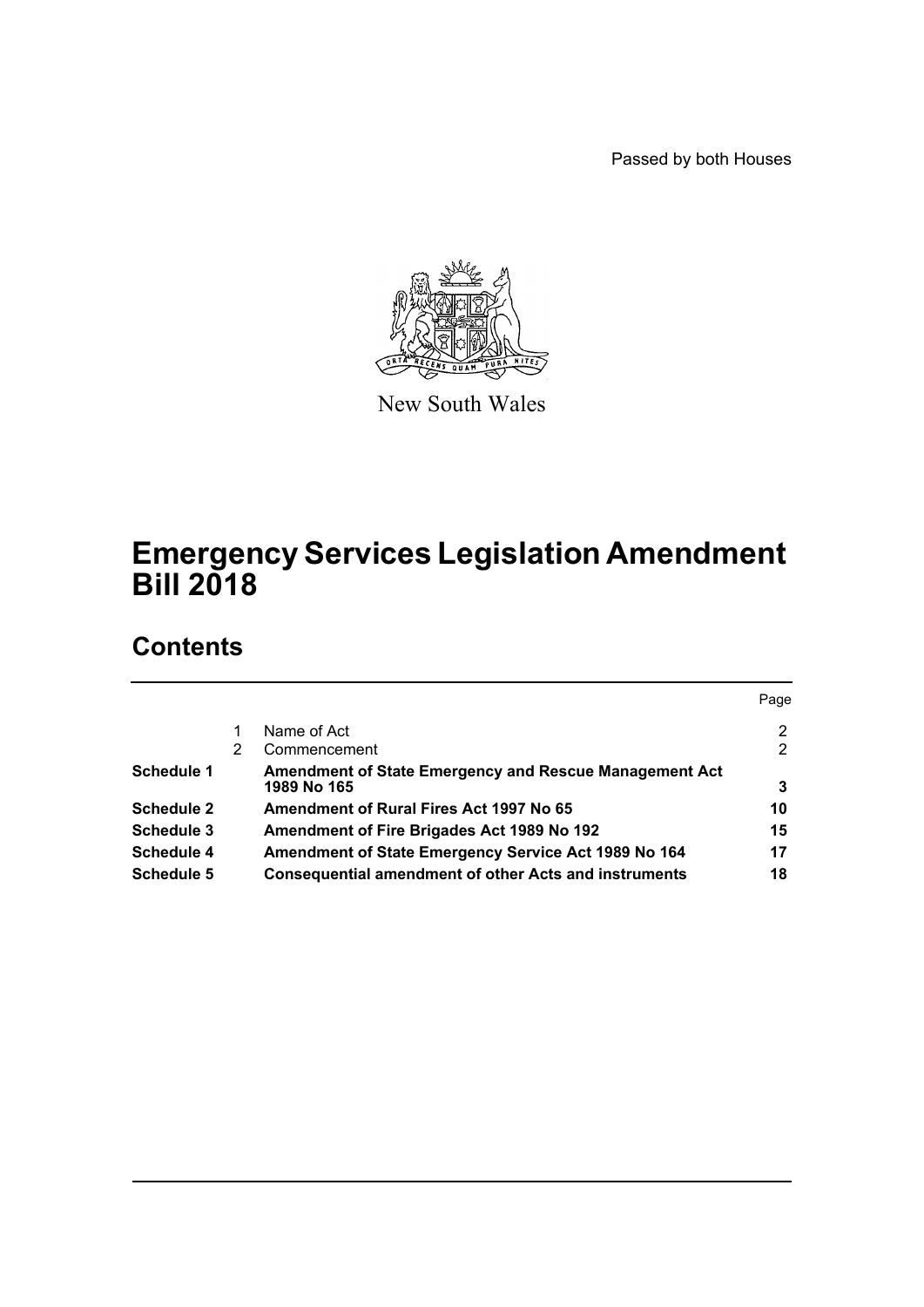*I certify that this public bill, which originated in the Legislative Assembly, has finally passed the Legislative Council and the Legislative Assembly of New South Wales.*

> *Clerk of the Legislative Assembly. Legislative Assembly, Sydney, , 2018*



New South Wales

# **Emergency Services Legislation Amendment Bill 2018**

Act No , 2018

An Act to make miscellaneous amendments to various Acts that relate to emergency services and associated matters.

*I have examined this bill and find it to correspond in all respects with the bill as finally passed by both Houses.*

*Assistant Speaker of the Legislative Assembly.*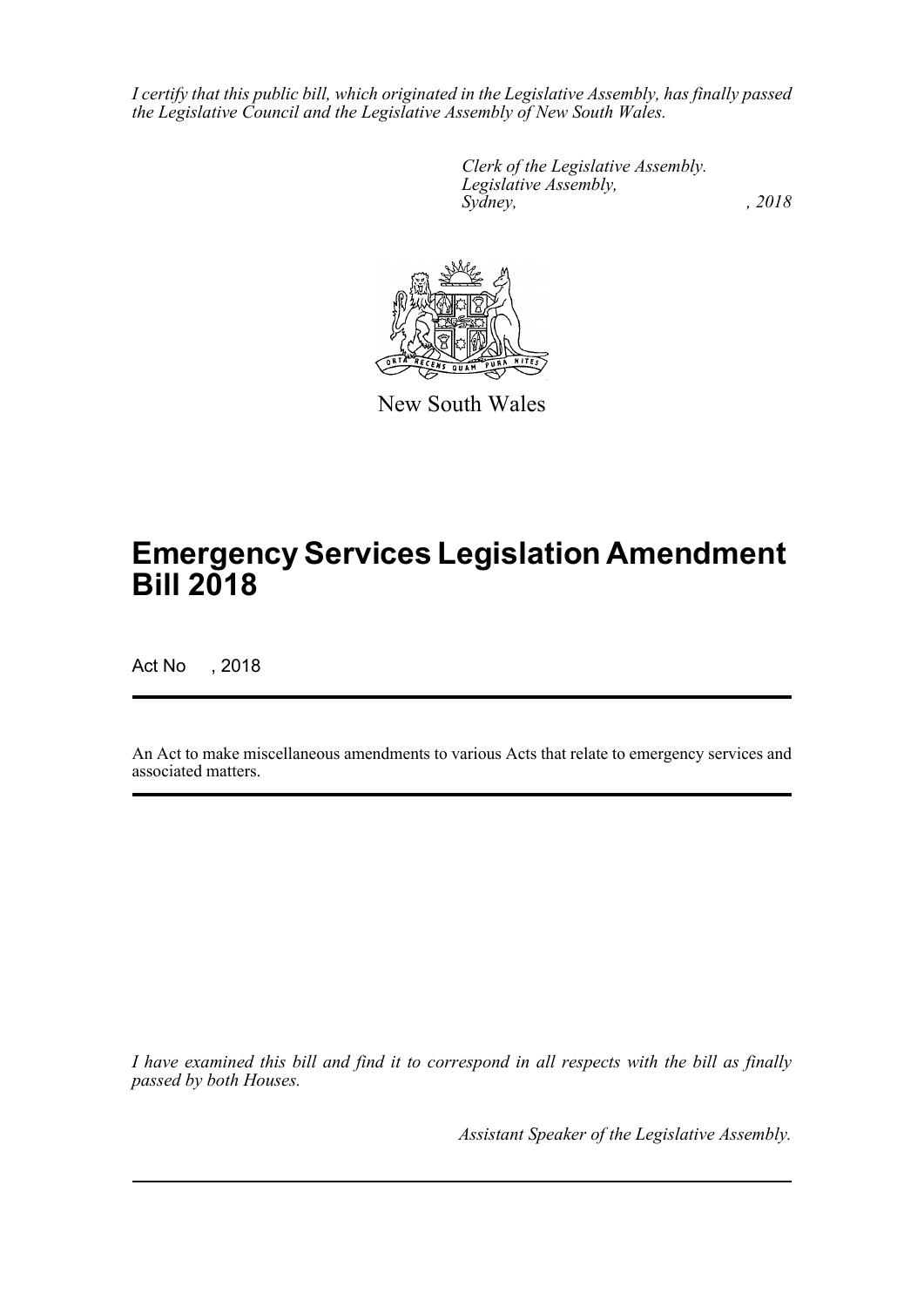Emergency Services Legislation Amendment Bill 2018 [NSW]

#### <span id="page-2-0"></span>**The Legislature of New South Wales enacts:**

#### **1 Name of Act**

This Act is the *Emergency Services Legislation Amendment Act 2018*.

#### <span id="page-2-1"></span>**2 Commencement**

- (1) This Act commences on the date of assent to this Act, except as provided by subsection (2).
- (2) Schedule 1 commences on 7 December 2018.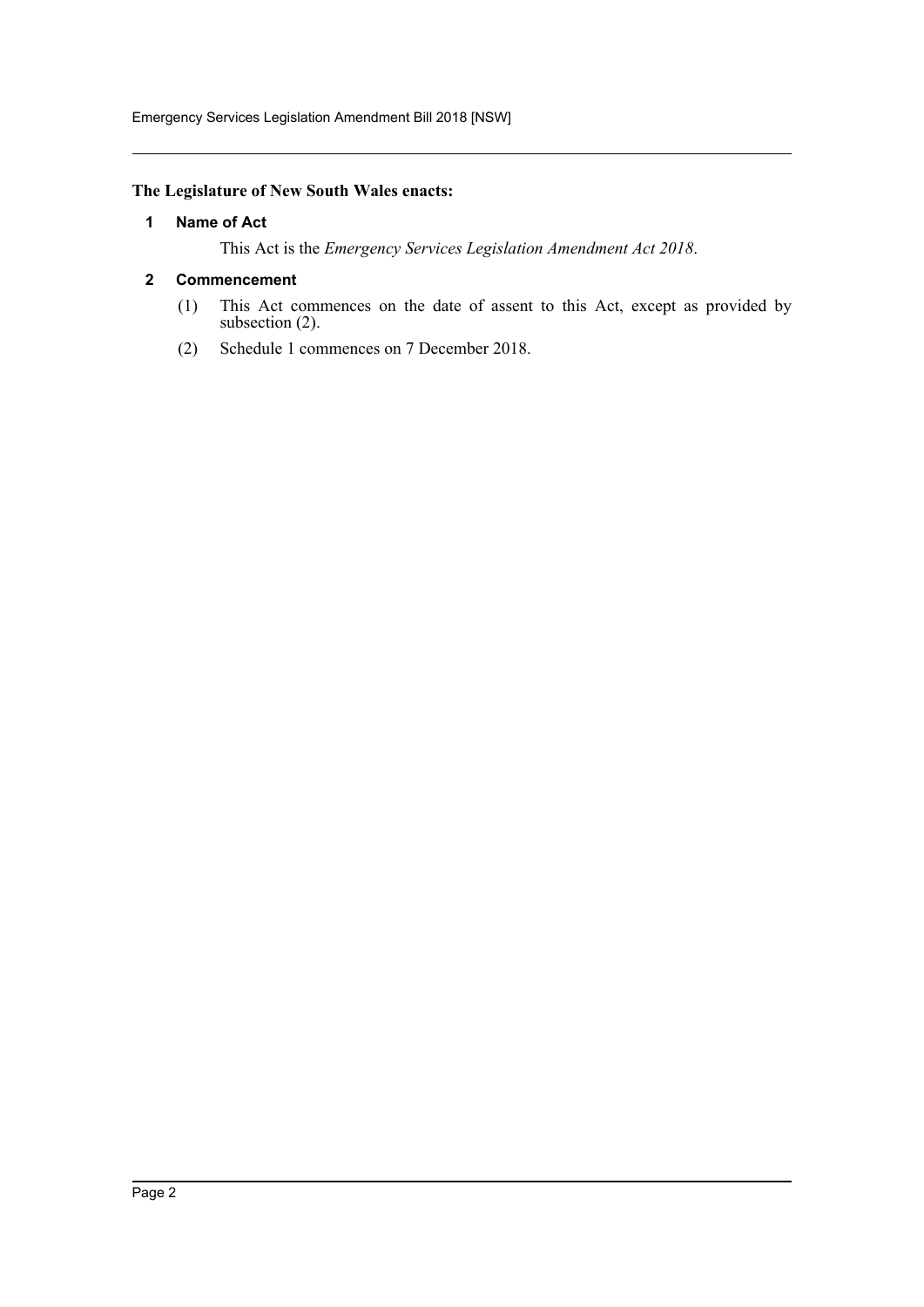# <span id="page-3-0"></span>**Schedule 1 Amendment of State Emergency and Rescue Management Act 1989 No 165**

## **[1] Section 3 Definitions**

Omit the definition of *emergency services organisation* from section 3 (1). Insert in alphabetical order:

*emergency services organisation* means the following:

- (a) Ambulance Service of NSW,
- (b) Fire and Rescue NSW,
- (c) a fire brigade within the meaning of the *Fire and Rescue NSW Act 1989*,
- (d) NSW Police Force,
- (e) NSW Rural Fire Service,
- (f) State Emergency Service,
- (g) Surf Life Saving New South Wales,
- (h) New South Wales Volunteer Rescue Association Inc,
- (i) Volunteer Marine Rescue NSW,
- (j) an agency that manages or controls an accredited rescue unit,
- (k) a non-government agency that is prescribed by the regulations for the purposes of this definition.

*New South Wales Volunteer Rescue Association Inc* means NSW Volunteer Rescue Association Inc (ABN 68 767 393 968).

*Surf Life Saving New South Wales* means Surf Life Saving New South Wales (ACN 138 025 573).

*Volunteer Marine Rescue NSW* means Volunteer Marine Rescue NSW (ABN 98 138 078 092).

# **[2] Section 3 (1), definition of "State Disasters Council"**

Omit the definition.

# **[3] Section 3 (1), definition of "State Emergency Service"**

Insert "NSW" after "means the".

#### **[4] Section 4 Definition of "emergency"**

Insert at the end of paragraph (b) of the definition of *emergency* in section 4 (1):

or

(c) causes a failure of, or a significant disruption to, an essential service or infrastructure,

# **[5] Part 2, Division 1, Subdivision 1, heading**

Omit "**and the State Disasters Council**".

#### **[6] Section 10 Minister**

Omit section 10 (2).

**[7] Section 11 State Disasters Council** Omit the section.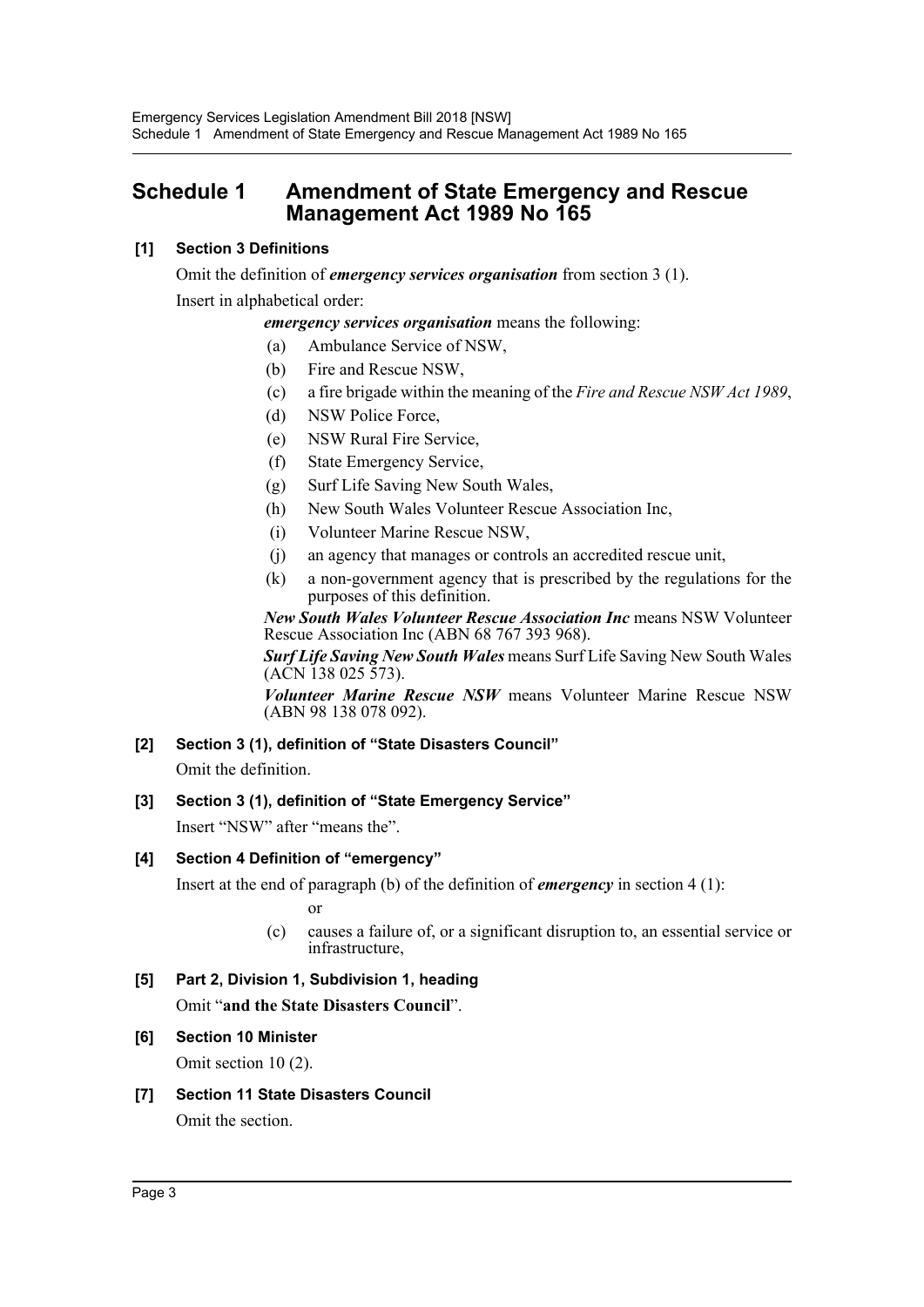#### **[8] Section 14 State Emergency Management Committee**

Insert after section 14 (2) (a1):

- (a2) the chief executive of the Ambulance Service of NSW, and
- (a3) the Commissioner of Fire and Rescue NSW, and
- (a4) the Commissioner of Police, and
- (a5) the Commissioner of the NSW Rural Fire Service, and
- (a6) the Commissioner of the State Emergency Service, and

#### **[9] Section 15 Functions of State Emergency Management Committee**

Insert before section 15 (a):

(a1) to advise the Minister on all matters relating to the prevention of, preparation for, response to and recovery from emergencies (including the co-ordination of the activities of government and non-government agencies in connection with those matters),

#### **[10] Section 32A Definitions**

Omit "unit controller" from paragraph (c) of the definition of *emergency services officer*. Insert instead "unit commander".

#### **[11] Section 34 Publication of declaration**

Insert at the end of the section:

(2) The Premier may cause a copy of the relevant order to be published on the internet or any other electronic communications service.

#### **[12] Section 37F Authority to enter premises**

Omit section 37F (3). Insert instead:

(3) However, a police officer exercising a power to enter premises, or to take action on premises, must produce his or her warrant card if required to do so by the owner or occupier of the premises in lieu of an authority (unless the police officer is in uniform).

#### **[13] Section 42 State Rescue Board**

Omit section 42 (1). Insert instead:

(1) There is established by this Act a State Rescue Board of New South Wales.

#### **[14] Section 43 Composition of Board**

Omit section 43 (1)  $(f)$ –(g1). Insert instead:

- (f) the chief executive of the Ambulance Service of NSW,
- (g) the Commissioner of the New South Wales Volunteer Rescue Association Inc,
- (g1) the Commissioner of Volunteer Marine Rescue NSW,

#### **[15] Section 51 Emergency services organisations to notify police of rescue incidents**

Omit section 51 (2). Insert instead:

- (2) This section does not apply:
	- (a) if the organisation is aware that the incident has already been notified to a member of the NSW Police Force, or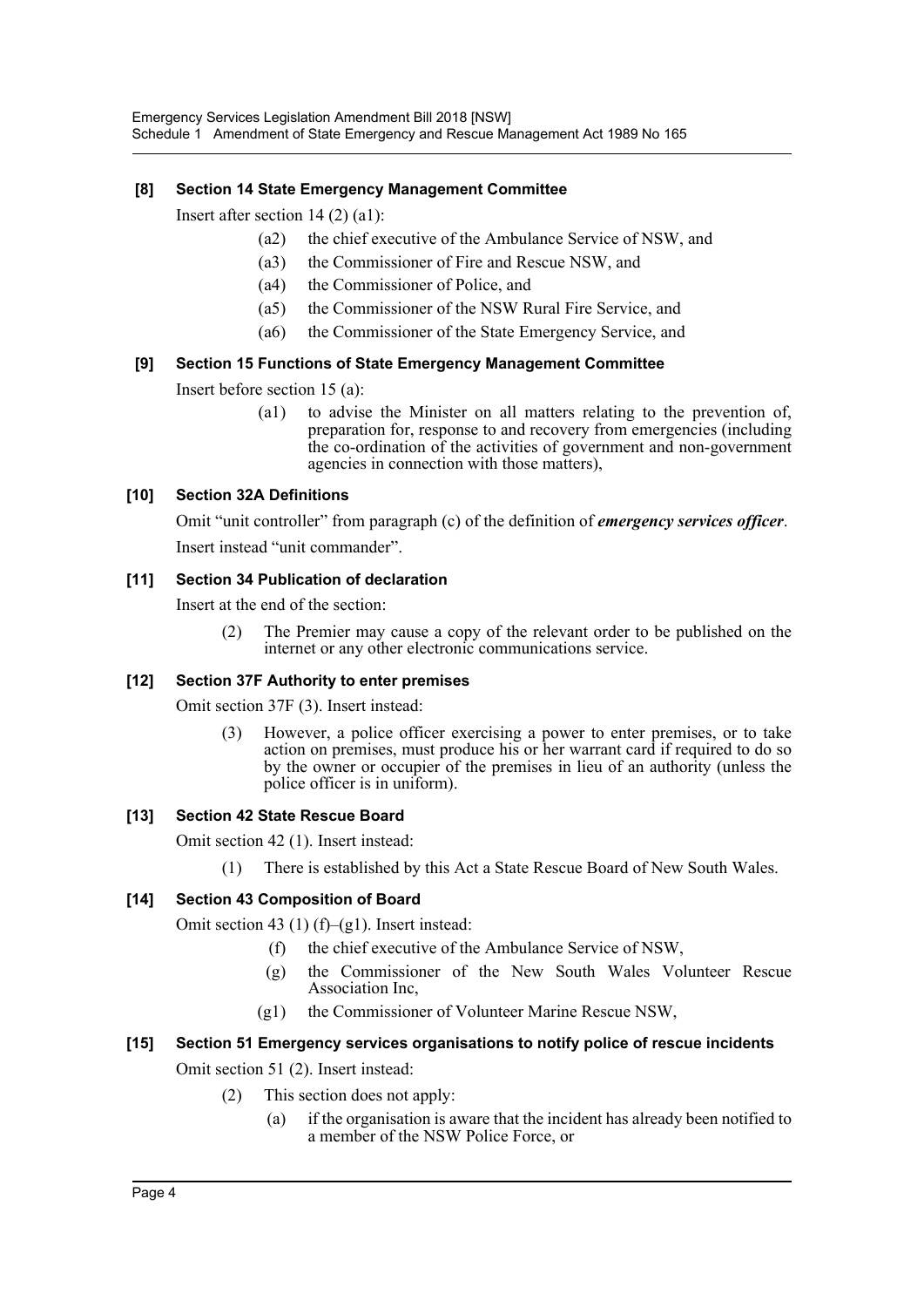(b) to Surf Life Saving New South Wales in relation to an incident that only requires, or is likely to only require, surf life-saving.

#### **[16] Section 53 Offence to operate rescue unit or rescue vehicle without accreditation**

Insert ", the NSW Rural Fire Service" after "State Emergency Service" in section 53 (2) (a).

**[17] Section 53 (3) (b)**

Omit the paragraph.

#### **[18] Section 53 (3) (c)**

Omit "*Mines Rescue Act 1994*". Insert instead "*Coal Industry Act 2001*".

#### **[19] Section 57 Register of personnel of rescue units**

Omit "every 6 months thereafter" from section 57 (2).

Insert instead "then every 6 months or, if the State Rescue Board specifies different periods, at the periods specified".

#### **[20] Section 60A Interpretation**

Omit "engaged in" from the definition of *emergency operations* in section 60A (1).

Insert instead "carried out".

#### **[21] Section 60AA**

Insert after section 60A:

#### **60AA Emergency operations to which this Part applies**

This Part applies to the following emergency operations:

- (a) emergency operations carried out in a part of the State in which a state of emergency exists until:
	- (i) the end of that state of emergency, or
	- (ii) the Premier, by order published in the Gazette or on the NSW legislation website, declares that this Part no longer applies,
- (b) emergency operations to which this Part applies because of an order in force under section 60D.

#### **[22] Section 60B Employees taking part in emergency operations protected from victimisation**

Omit "in emergency operations as a member of an emergency services organisation and the absence occurred while this Part applied to the operations (pursuant to an order of the Premier under this Part)".

Insert instead ", as a member of an emergency services organisation, in emergency operations to which this Part applies".

#### **[23] Section 60D Order of Premier or authorised officer applying Part to emergency operations**

Insert "or an authorised officer" after "The Premier" in section 60D (1).

#### **[24] Section 60D (2)**

Insert "or authorised officer" after "the Premier".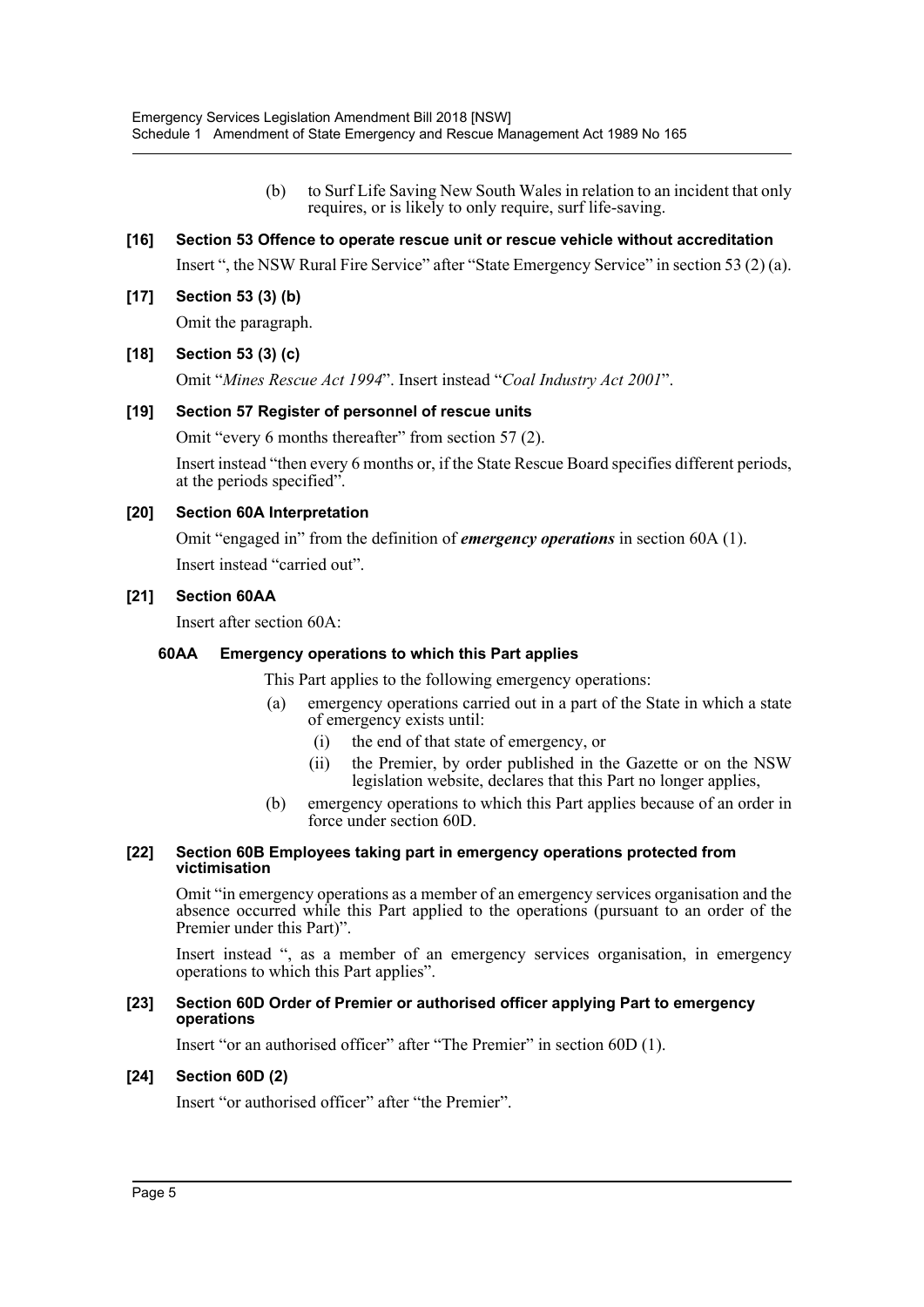#### **[25] Section 60D (3)**

Omit "The Premier's order". Insert instead "An order".

#### **[26] Section 60D (4)**

Omit "The Premier's order". Insert instead "An order made by the Premier".

#### **[27] Section 60D (4A)**

Insert after section 60D (4):

(4A) An order made by an authorised officer remains in force for the period, not exceeding 48 hours, specified in the order (unless revoked earlier). Revocation is to be by a further order of the authorised officer or the Premier published in the Gazette or on the NSW legislation website.

#### **[28] Section 60D (6)**

Insert after section 60D (5):

(6) In this section:

*authorised officer* means any of the following:

- (a) the Commissioner or a Deputy Commissioner of the NSW Rural Fire Service or the State Emergency Service,
- (b) the State Emergency Operations Controller or Deputy State Emergency Operations Controller referred to in section 18.

#### **[29] Sections 60KA (definition of "danger area"), 60L (1) and (1A), 61 (1), 61B (1) (c), 61D (1)–(3) and 62A (1) (b) and (c) (ii)**

Omit "senior police officer" wherever occurring. Insert instead "directing officer".

#### **[30] Section 60KA Definitions**

Insert in alphabetical order:

#### *directing officer* means:

- (a) the Minister, or
- (b) the State Emergency Operations Controller, or
- (c) a police officer of or above the rank of sergeant, or
- (d) a police officer of a class prescribed by the regulations for the purposes of this definition.
- **[31] Section 60KA, definition of "emergency or rescue management organisation"** Omit paragraph (a).

# **[32] Section 60KA, definition of "emergency or rescue management organisation"**

Omit "paragraphs (a)–(e)" from paragraph (f). Insert instead "paragraphs (b)–(e)".

**[33] Section 60KA, definition of "senior police officer"** Omit the definition.

# **[34] Sections 60L (1) and (1A), 61 (1) and 62A (1) (b) and (c) (ii)**

Omit "another police officer" wherever occurring. Insert instead "a police officer".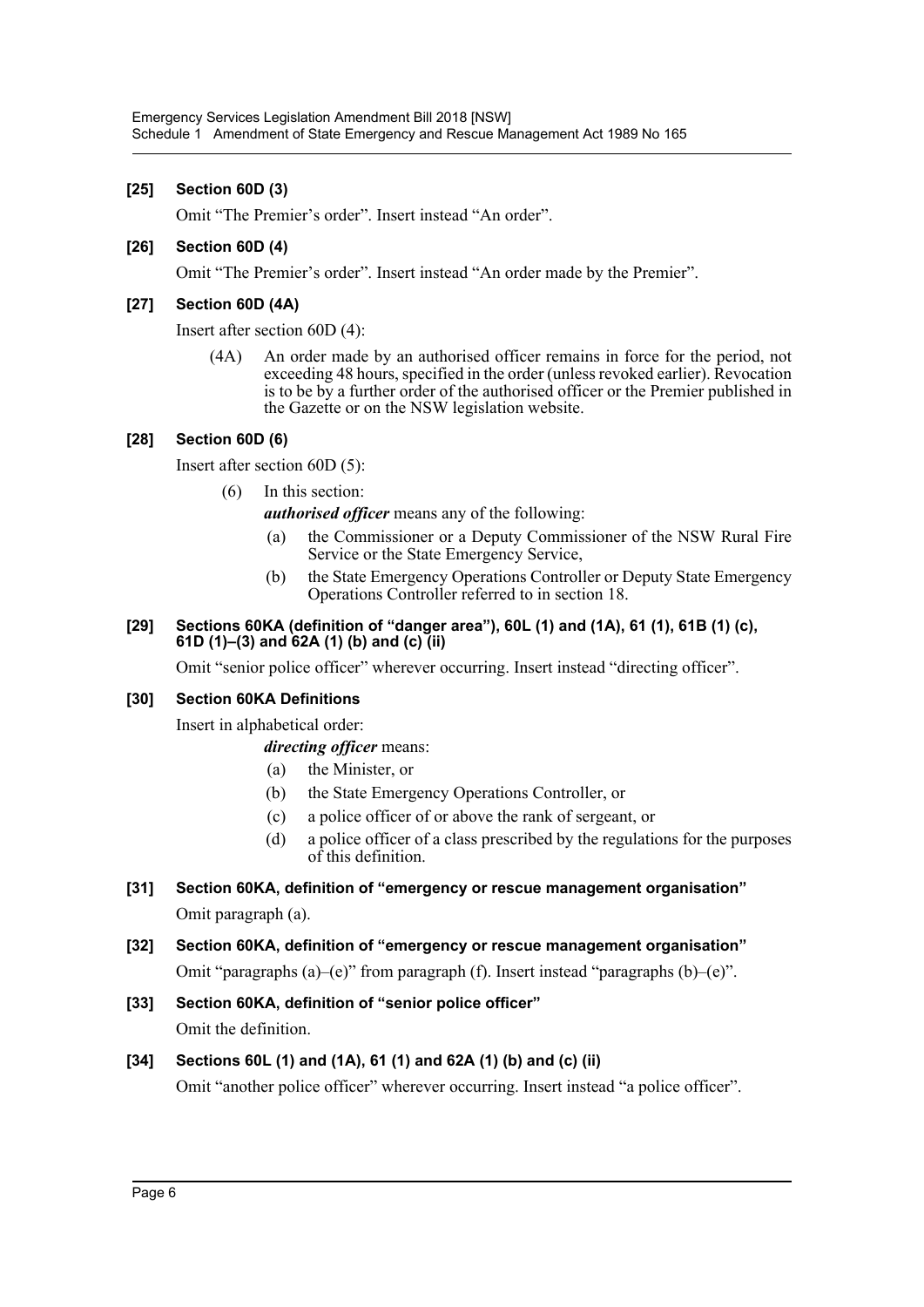#### **[35] Section 61 Power to take other safety measures**

Omit "a senior police officer" from section 61 (3).

Insert instead "the directing officer or a police officer".

#### **[36] Section 61 (5)**

Omit "senior police officer". Insert instead "directing officer or police officer".

#### **[37] Sections 61A, 61B (1) and 61C**

Omit "A police officer" and "a police officer" wherever occurring.

Insert instead "A person" and "a person", respectively.

#### **[38] Section 61B (2)**

Omit "the police officer". Insert instead "the person".

#### **[39] Section 61D Use of force by police officers**

Insert "by a police officer" after "Reasonable force may be used" in section 61D (1).

#### **[40] Section 61E**

Omit the section. Insert instead:

#### **61E Authority to enter premises**

- (1) A power conferred to enter premises, or to take action on premises, may not be exercised unless the person proposing to exercise the power is in possession of an authority and produces the authority if required to do so by the owner or occupier of the premises.
- (2) The authority must be a written authority that:
	- (a) states that it is issued under this Act, and
	- (b) gives the name of the person to whom it is issued, and
	- (c) describes the nature of the powers conferred and the source of the powers, and
	- (d) states the date (if any) on which it expires, and
	- (e) describes the kind of premises to which the power extends, and
	- (f) bears the signature of the directing officer or the police officer who issued the direction under section 61.
- (3) However, a police officer exercising a power to enter premises, or to take action on premises, must produce his or her warrant card if required to do so by the owner or occupier of the premises in lieu of an authority (unless the police officer is in uniform).

#### **[41] Section 62 Personal liability**

Insert at the end of the section:

(2) A matter or thing done by a government sector employee, or by a member (or member of staff) of an emergency services organisation, does not, if the matter or thing was done in good faith for the purposes of executing this Act, subject the employee or member to any action, liability, claim or demand.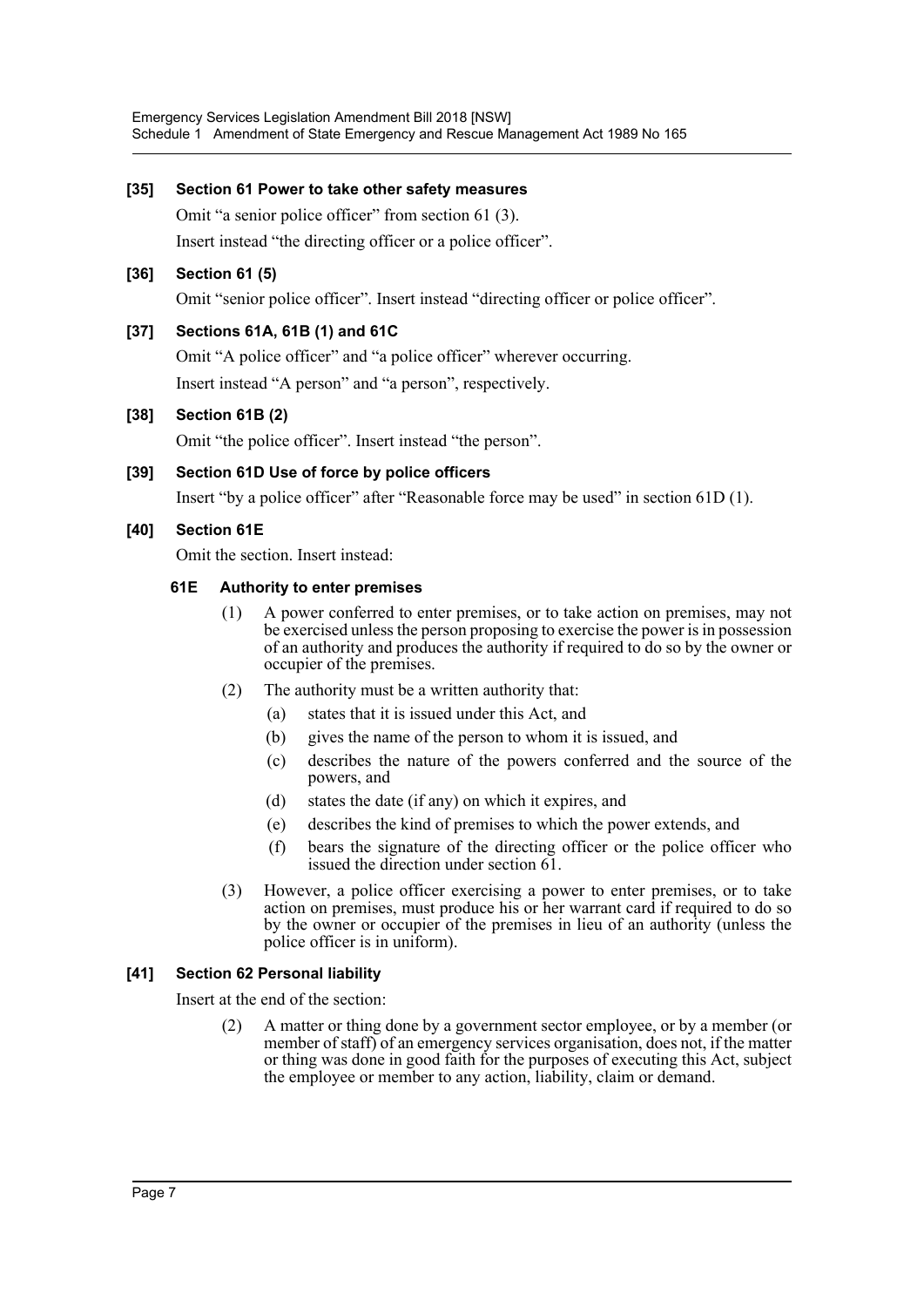(3) In this section:

*government sector employee* means a person employed in a government sector agency (within the meaning of the *Government Sector Employment Act 2013*).

#### **[42] Section 63A Staff**

Omit section 63A (2) (a).

#### **[43] Schedule 2 Provisions relating to members and procedure of emergency management organisations**

Omit "(Sections 11 (5), 14 (5), 22 (5) and 28 (7))".

Insert instead "(Sections 14 (5), 22 (5) and 28 (7))".

#### **[44] Schedule 2, clause 1, definition of "relevant organisation"**

Omit paragraph (a).

#### **[45] Schedule 4 Savings, transitional and other provisions**

Insert at the end of the Schedule, with appropriate Part and clause numbering:

# **Part Provisions consequent on Emergency Services Legislation Amendment Act 2018**

#### **Definition**

In this Part, *amending Act* means the *Emergency Services Legislation Amendment Act 2018*.

#### **Abolition of State Disasters Council**

- (1) On the repeal of section 11 by the amending Act, the State Disasters Council is abolished.
- (2) The persons who were members of the State Disasters Council cease, on that abolition, to hold office as members and are not entitled to any remuneration or compensation because of the loss of that office.

#### **Decorporatisation of State Rescue Board**

- (1) On the substitution of section 42 (1) by the amending Act, the State Rescue Board ceases to be a corporation constituted by this Act.
- (2) The assets, rights and liabilities of the State Rescue Board become, on that cessation, the assets, rights and liabilities of the Crown.
- (3) The persons who were members of the State Rescue Board become, on that cessation, members of the State Rescue Board established by this Act as amended by the amending Act.
- (4) In this clause:

*assets* means any legal or equitable estate or interest (whether present or future, whether vested or contingent and whether personal or assignable) in real or personal property of any description (including money), and includes securities, choses in action and documents.

*liabilities* means any liabilities, debts or obligations (whether present or future, whether vested or contingent and whether personal or assignable).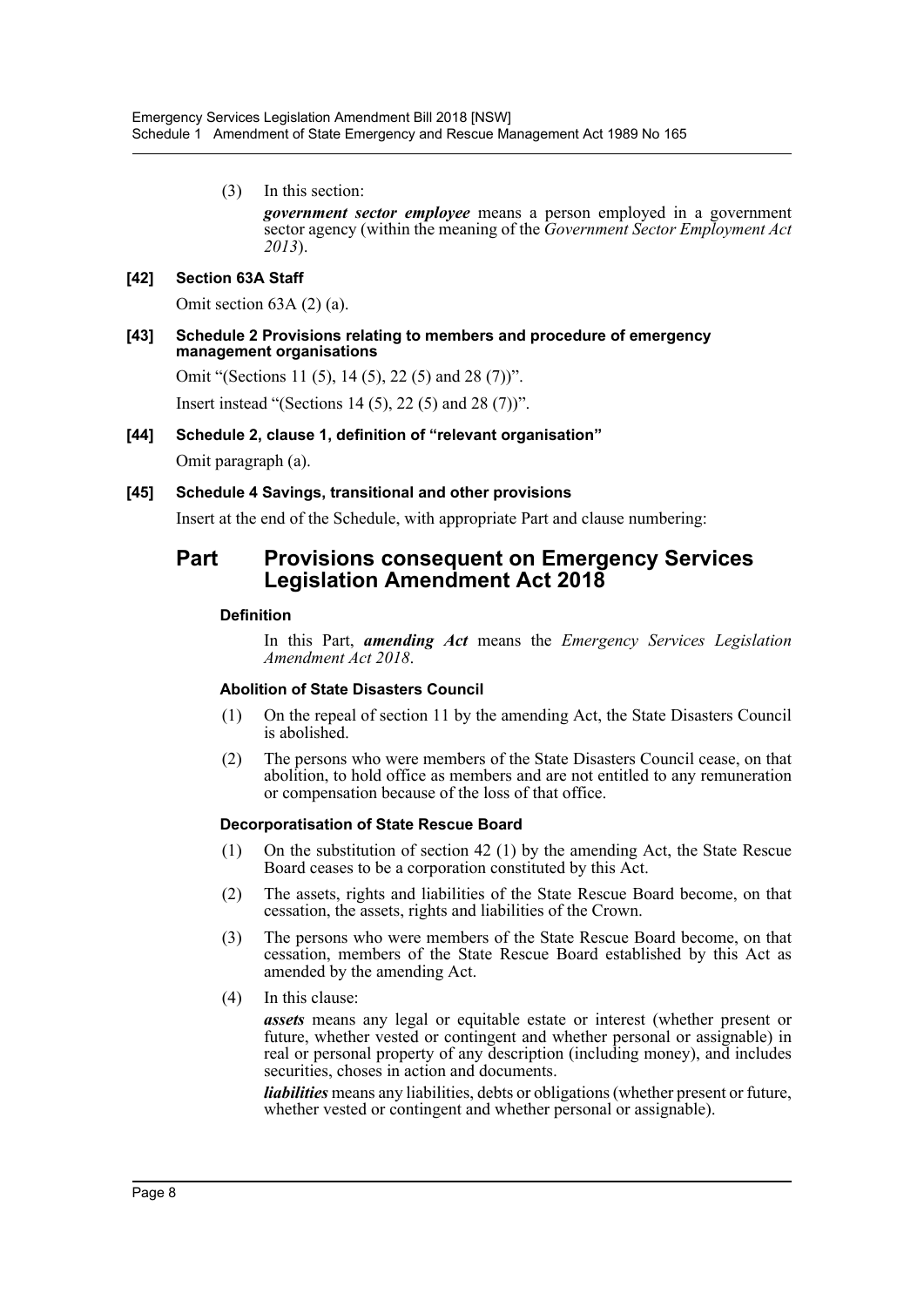*rights* means any rights, powers, privileges or immunities (whether present or future, whether vested or contingent and whether personal or assignable).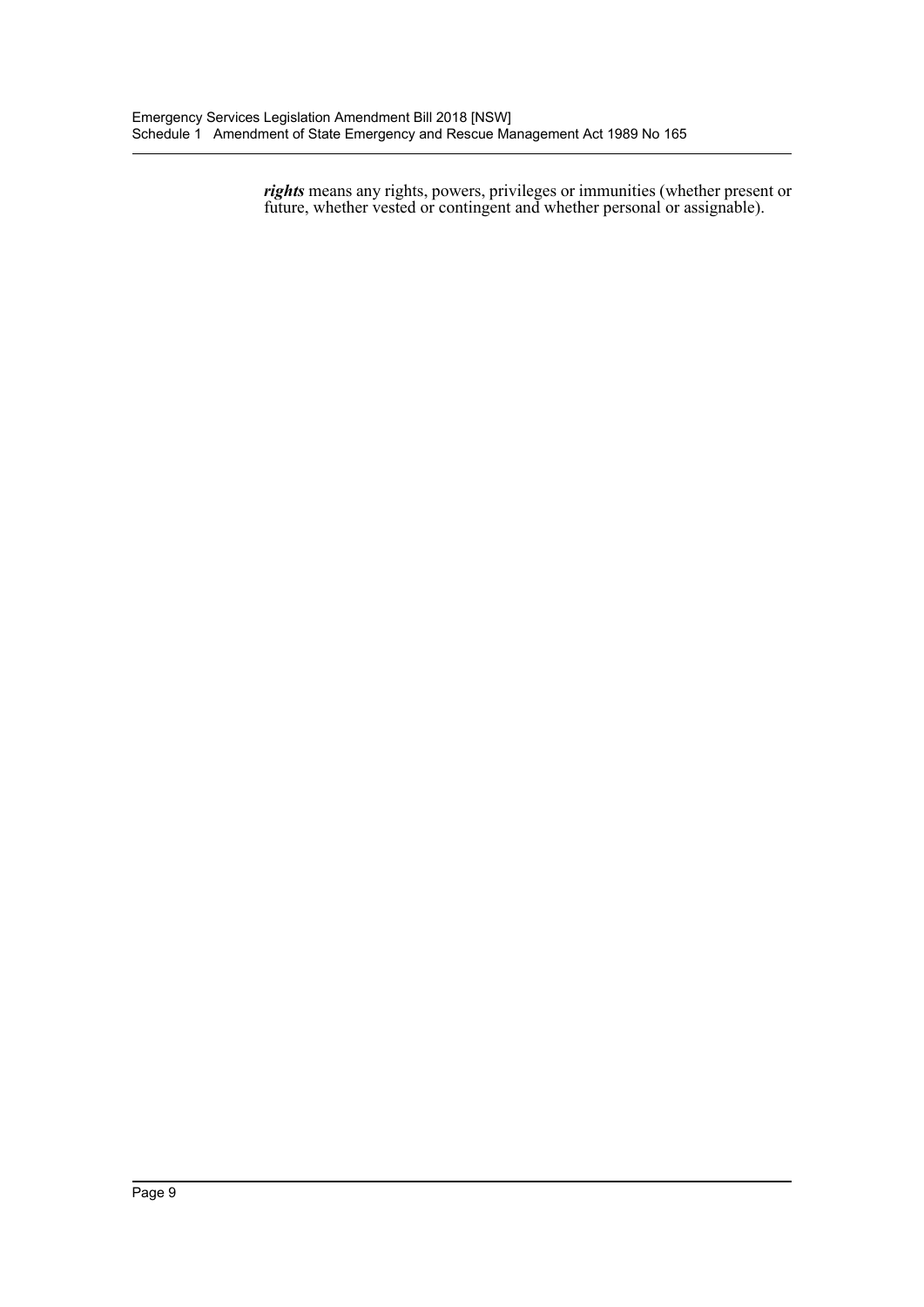# <span id="page-10-0"></span>**Schedule 2 Amendment of Rural Fires Act 1997 No 65**

#### **[1] Section 4 Definitions**

Omit the definitions of *emergency* and *emergency services organisation* from the note to the section.

Insert instead:

*emergency* means an emergency due to an actual or imminent occurrence (such as fire, flood, storm, earthquake, explosion, terrorist act, accident, epidemic or warlike action) which:

- (a) endangers, or threatens to endanger, the safety or health of persons or animals in the State, or
- (b) destroys or damages, or threatens to destroy or damage, property in the State, or
- (c) causes a failure of, or a significant disruption to, an essential service or infrastructure,

being an emergency which requires a significant and co-ordinated response. *emergency services organisation* means the following:

- (a) Ambulance Service of NSW,
- (b) Fire and Rescue NSW,
- (c) a fire brigade within the meaning of the *Fire and Rescue NSW Act 1989*,
- (d) NSW Police Force,
- (e) NSW Rural Fire Service,
- (f) State Emergency Service,
- (g) Surf Life Saving New South Wales,
- (h) New South Wales Volunteer Rescue Association Inc,
- (i) Volunteer Marine Rescue NSW,
- (j) an agency that manages or controls an accredited rescue unit,
- (k) a non-government agency that is prescribed by the regulations for the purposes of this definition.

#### **[2] Section 9 Functions of Service**

Omit section 9 (1). Insert instead:

- (1) The NSW Rural Fire Service has the following functions:
	- (a) to provide rural fire services for New South Wales,
	- (b) to issue public warnings about bush fires and bush fire threats in the State for the purpose of protecting life and property,
	- (c) to provide advisory services (whether within or outside the State) relating to fire fighting and other matters with respect to which it has expertise,
	- (d) as directed by the State Emergency Operations Controller, to deal with an emergency where no other agency has lawful authority to assume command of the emergency operation,
	- (e) to carry out, by accredited brigades, rescue operations allocated by the State Rescue Board,
	- (f) to assist the State Emergency Operations Controller to carry out emergency management functions relating to the prevention of,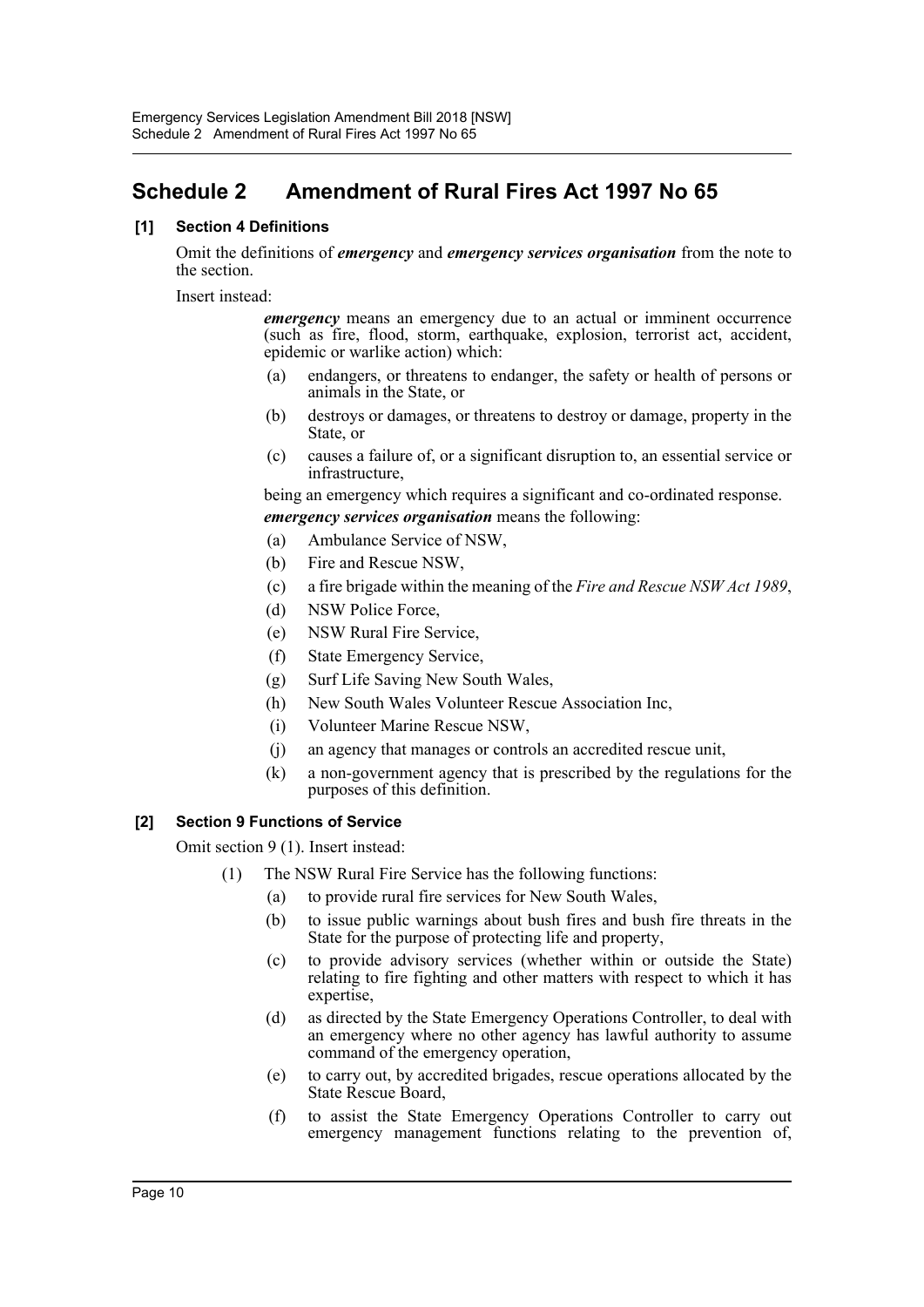preparation for and response to, and to assist the State Emergency Recovery Controller to carry out emergency management functions relating to the recovery from, emergencies in accordance with the *State Emergency and Rescue Management Act 1989*,

- (g) to assist, at their request, members of the NSW Police Force, Fire and Rescue NSW, the State Emergency Service or the Ambulance Service of NSW in dealing with any incident or emergency,
- (h) to maintain effective liaison with all emergency services organisations,
- (i) to carry out such other functions as may be assigned to it by or under this or any other Act, or by the State Emergency Operations Controller or the Minister,
- (j) to do anything necessary for, or incidental to, the exercise of its functions.

#### **[3] Section 14 Delegation by Commissioner**

Omit "section 79BA" from section 14 (2) (c). Insert instead "section 4.14".

#### **[4] Section 14 (2) (d)**

Omit "section 146". Insert instead "section 10.3".

#### **[5] Section 18 Area of operations and officers of rural fire brigades**

Insert at the end of the section:

(2) The Commissioner may appoint officers for the rural fire brigade if the body or person that forms the brigade fails to do so within the period prescribed by the regulations after being requested to do so by the Commissioner.

#### **[6] Section 44 Commissioner's responsibility**

Omit section 44 (2).

#### **[7] Section 45A**

Insert after section 45:

#### **45A Delegation of functions under Division**

- (1) The Commissioner may delegate the Commissioner's functions under this Division (other than this power of delegation) to any person including an officer or member of a rural fire brigade, a person employed in Fire and Rescue NSW, a person employed in the Department of Industry or a person employed in the Office of Environment and Heritage.
- (2) A delegate may subdelegate any function delegated to the delegate by the Commissioner, if authorised to do so by the Commissioner, by instrument in writing.
- (3) A delegate cannot subdelegate a function to a person if the Commissioner does not have the power to delegate that function to the person.
- (4) If the Commissioner delegates functions subject to conditions or limitations, any subdelegation by the delegate is taken to be subject to the same conditions and limitations, and any further conditions or limitations imposed by the delegate.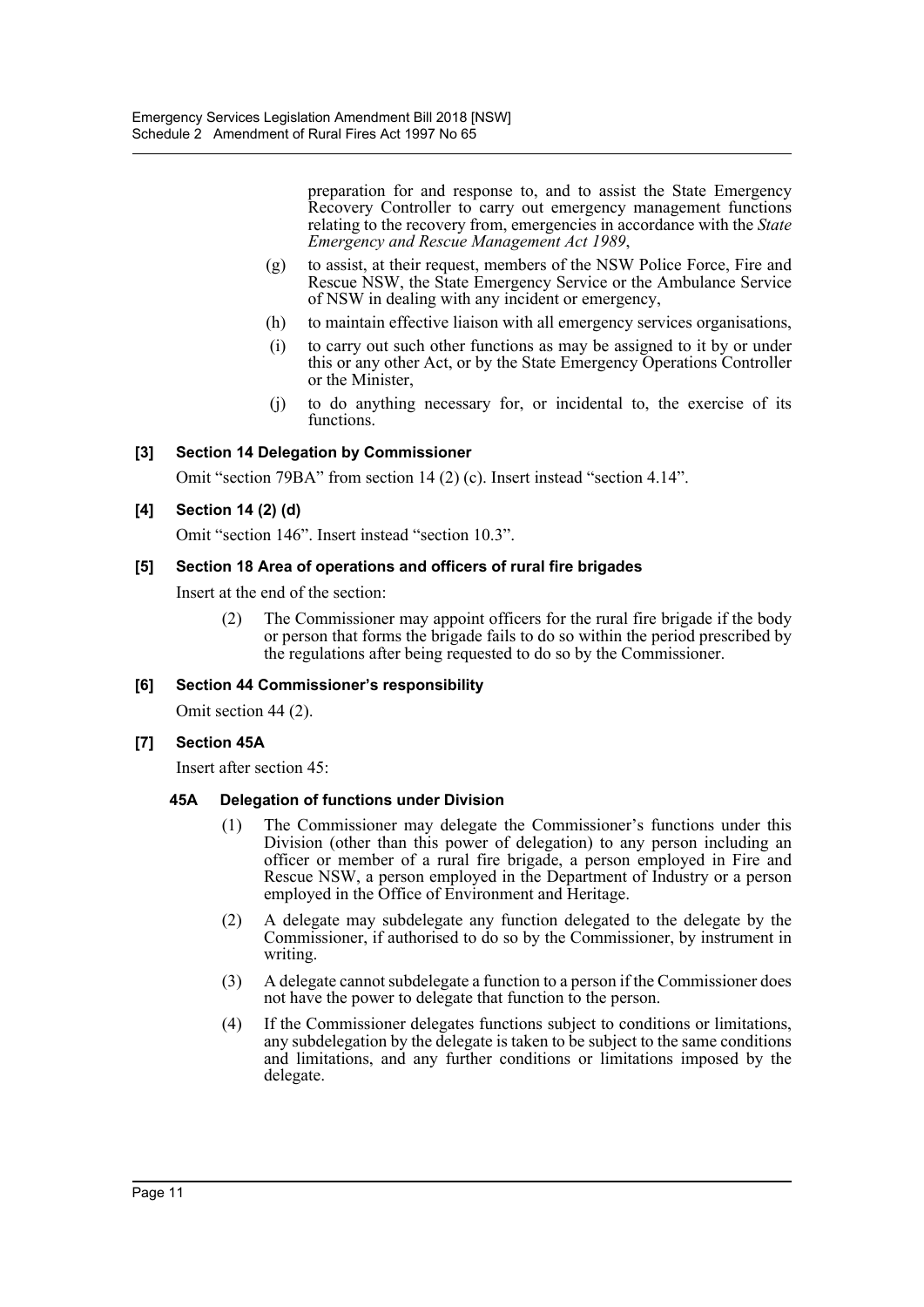#### **[8] Section 64 Occupiers to extinguish fires or notify fire fighting authorities**

Omit section 64 (1) (b). Insert instead:

(b) if the occupier is unable without assistance to extinguish the fire and any practicable means of communication are available, ensure that the fire is reported immediately to the 000 emergency telephone number.

#### **[9] Section 64 (2)**

Omit the subsection.

#### **[10] Section 82**

Omit the section. Insert instead:

#### **82 Local bush fire danger period**

- (1) The Commissioner may modify, in respect of all or part of a local government area, the bush fire danger period set out in section 81 by order published in the Gazette declaring:
	- (a) that there is no bush fire danger period in the area or part, or
	- (b) that a different period is the bush fire danger period for the area or part.
- (2) An order may also be published in any other manner approved in writing by the Minister.
- (3) An order may be made on the Commissioner's own initiative or on the recommendation of a Bush Fire Management Committee for the area.
- (4) An order remains in force until whichever of the following occurs first:
	- (a) the end of the period specified in the order as the period for which it is in force,
	- (b) the revocation of the order by the Commissioner.

#### **[11] Section 90 Duration of permits**

Omit "direction prohibiting the lighting of fires" from section 90 (2).

Insert instead "total fire ban order".

#### **[12] Section 91 Cancellation or suspension of permits**

Omit "bushfires" wherever occurring in section 91 (2). Insert instead "bush fires".

#### **[13] Section 91 (3)**

Omit "(including, if no other means are practicable, by broadcast by a television or radio station transmitting to the area in which the land to which the permit relates is situated)".

#### **[14] Section 99**

Omit the section. Insert instead:

#### **99 Total fire ban orders**

- (1) The Minister may, if the Minister is of the opinion that it is necessary or expedient in the interests of public safety to do so, by written order (a *total fire ban order*):
	- (a) prohibit the lighting, maintenance or use of any fire or class of fire in the open air for the period or periods specified in the order, and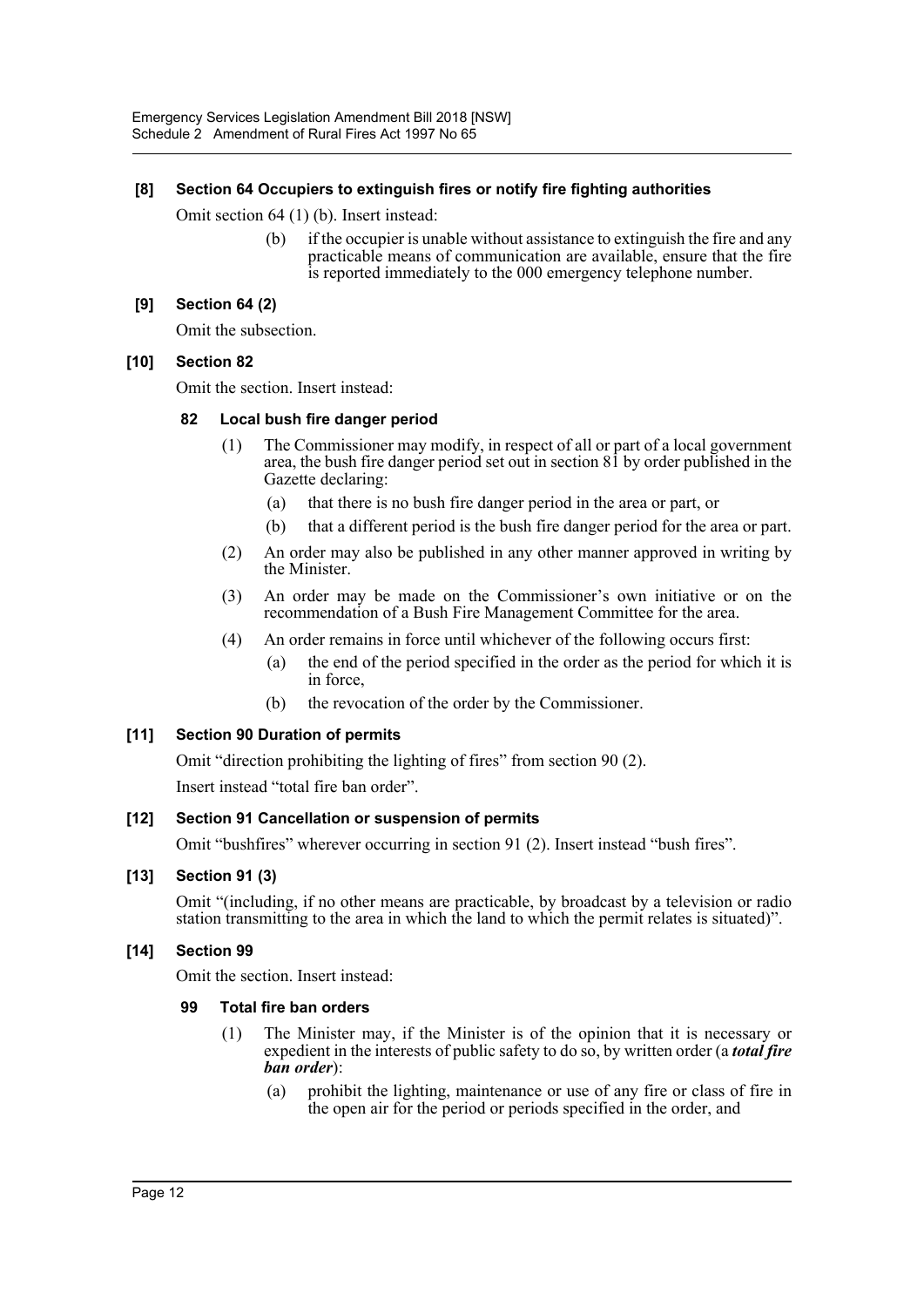- (b) require persons or classes of persons to take action specified in the order for the purposes of preventing the outbreak or the spread of any bush fire or for controlling or suppressing any bush fire.
- (2) A total fire ban order is to identify the part or parts of the State to which the order applies (the *total fire ban area*) and, without limiting the manner in which the total fire ban area may be identified, the area may be identified by reference to a zone defined by the regulations.
- (3) The Minister may grant exemptions from the requirements of a total fire ban order by:
	- (a) setting out the exemptions in the order, or
	- (b) by reference (in the order) to one or more standard exemptions that the Minister has caused to be published in the Gazette.
- (4) The Commissioner may also grant a person an exemption from the requirements of a total fire ban order by written notice to the person.
- (5) An exemption by the Commissioner may be granted in relation to a specified total fire ban order or to all total fire ban orders having effect during a specified period.
- (6) The Commissioner may modify, suspend or revoke an exemption granted by the Commissioner at any time:
	- (a) by written notice to the person, or
	- (b) if the Commissioner is of the opinion that the weather conditions are conducive to the outbreak or spread of bush fires or that conditions conducive to the outbreak or spread of bush fires are imminent—orally or in such other manner as the Commissioner considers appropriate.
- (7) An exemption under this section may be granted unconditionally or subject to conditions.
- (8) As soon as practicable after making a total fire ban order, the Minister is:
	- (a) to cause notice of the order to be broadcast by a television or radio station transmitting to the total fire ban area, and
	- (b) to cause a copy of the order to be published in the Gazette.
- (9) The Minister may cause notice of the order to be published in any other manner approved by the Minister.
- (10) The Minister may delegate any of the Minister's functions under this section, other than this power of delegation, to:
	- (a) the Commissioner, or
	- (b) a senior executive officer of the NSW Rural Fire Service.
- (11) A person who fails to comply with a total fire ban order is guilty of an offence. Maximum penalty: imprisonment for 12 months or 50 penalty units (or both).
- (12) The provisions of this section have effect despite any other provision of this Act or any other Act or law.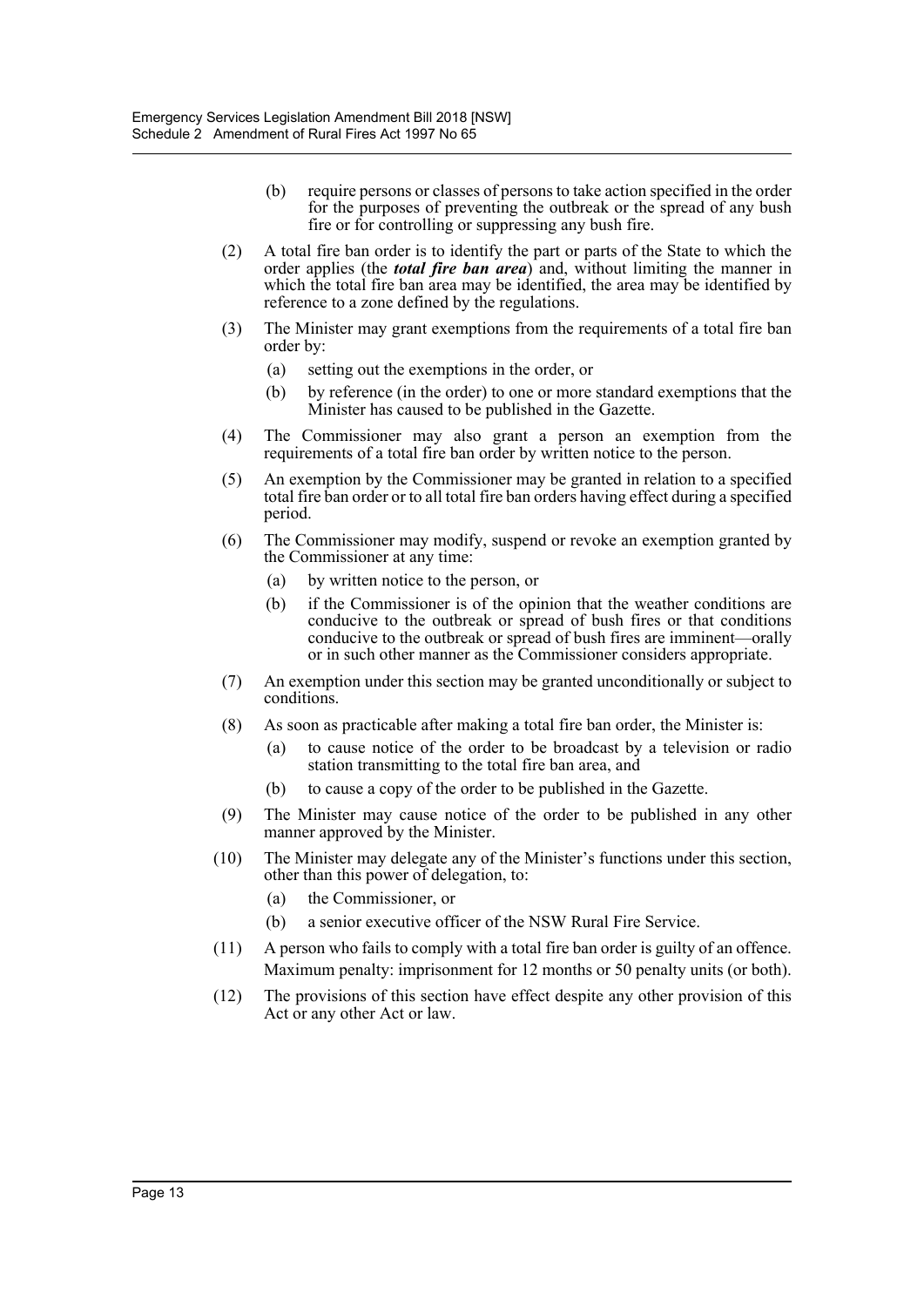#### **[15] Section 100A Definitions**

Omit the definition of *excluded land* from section 100A (1). Insert instead:

*excluded land* means the following:

- (a) land in the coastal wetlands and littoral rainforests area within the meaning of *State Environmental Planning Policy (Coastal Management) 2018*,
- (b) any other land prescribed by the regulations.

#### **[16] Section 100C Carrying out bush fire hazard reduction work**

Omit "an approval, consent or other authorisation for the work made by the *Native Vegetation Act 2003*, the *Threatened Species Conservation Act 1995*" from section 100C (4).

Insert instead "a licence, approval, consent or other authorisation for the work made by the *Biodiversity Conservation Act 2016*".

#### **[17] Section 100J Commissioner may prepare draft codes**

Omit "section 111" from section 100J (3) (b). Insert instead "section 5.5".

#### **[18] Section 100R Carrying out vegetation clearing work**

Omit "an approval, consent or other authorisation for the work made by the *Native Vegetation Act 2003*" from section 100R (3).

Insert instead "a licence, approval, consent or other authorisation for the work made by the *Biodiversity Conservation Act 2016*".

#### **[19] Section 124A Application of Environmental Planning and Assessment Act 1979**

Omit "An order under Division 2A or 3 of Part 6 of" from section 124A (3).

Insert instead "A development control order within the meaning of".

#### **[20] Section 124B Application of National Parks and Wildlife Act 1974**

Omit section 124B (3).

#### **[21] Section 124D Application of Biodiversity Conservation Act 2016 and Part 5A of Local Land Services Act 2013**

Insert after section 124D (1):

(1A) Division 2 (Stop work orders) of Part 11 of the *Biodiversity Conservation Act 2016* does not apply to, or in respect of, the doing of any emergency fire fighting act.

#### **[22] Section 136 Repeal of Bush Fires Act 1949**

Omit the section.

#### **[23] Section 139 Review of Act**

Omit the section.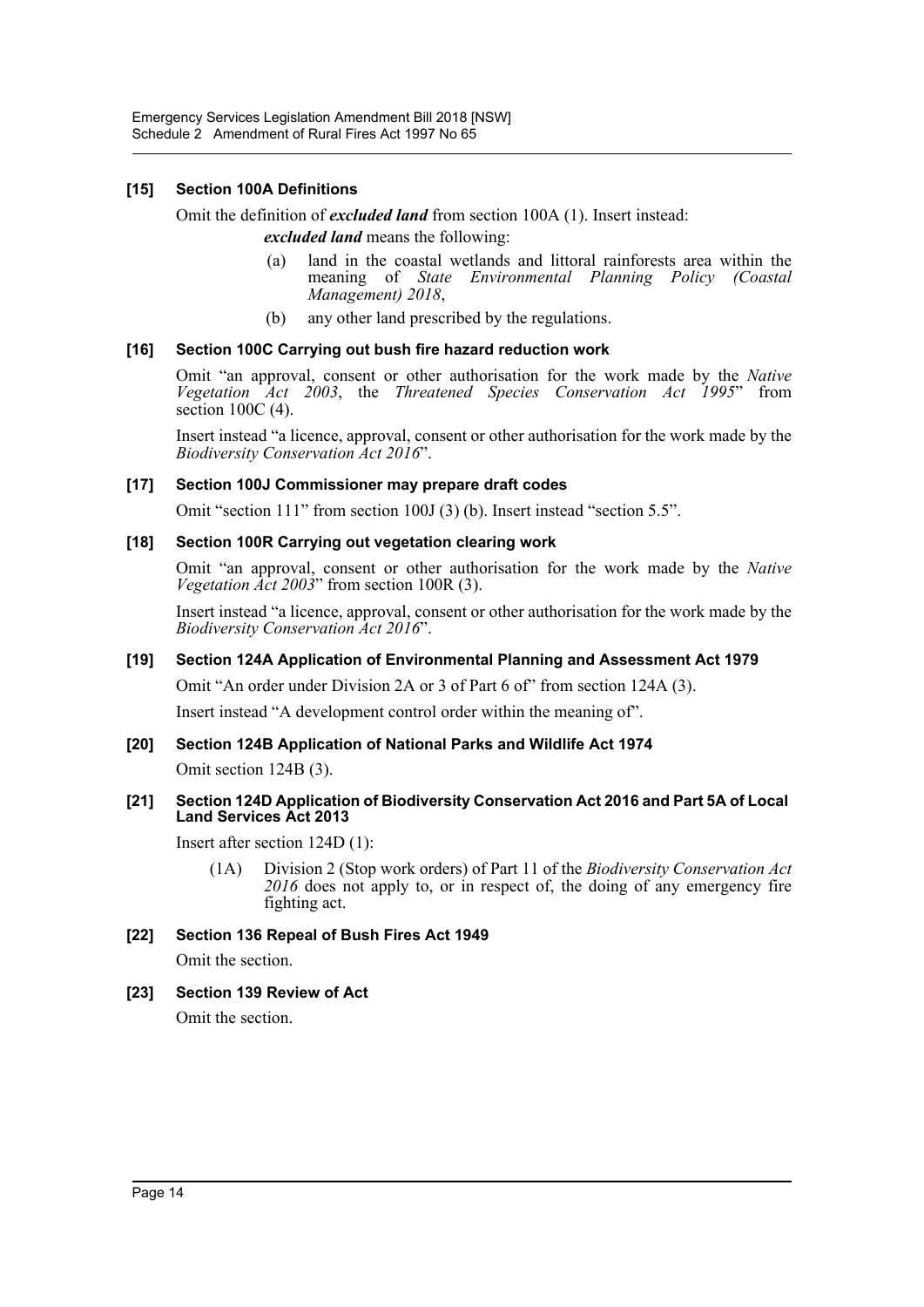# <span id="page-15-0"></span>**Schedule 3 Amendment of Fire Brigades Act 1989 No 192**

#### **[1] Long title**

Omit "volunteer fire brigades". Insert instead "retained fire brigades".

#### **[2] Section 1 Name of Act**

Omit "*Fire Brigades*". Insert instead "*Fire and Rescue NSW*".

#### **[3] Section 3 Definitions**

Omit the definition of *volunteer fire brigade* from section 3 (1). Insert in alphabetical order: *retained fire brigade* means an association of persons for which an approval as a retained fire brigade is in force under section 9, but does not include a rural fire brigade.

#### **[4] Sections 3 (1) (definitions of "fire brigade" and "officer in charge"), 9, 10, 31 (1) (a) and (1A) (a), 71 (2) and 72 (2)**

Omit "volunteer fire brigade" wherever occurring. Insert instead "retained fire brigade".

#### **[5] Section 5A**

Insert after section 5:

#### **5A General functions of Commissioner**

- (1) It is the duty of the Commissioner to take all practicable measures for preventing and extinguishing fires and protecting and saving life and property in case of fire in any fire district.
- (2) It is the duty of the Commissioner to take all practicable measures:
	- (a) for protecting and saving life and property endangered by hazardous material incidents, and
	- (b) for confining or ending such an incident, and
	- (c) for rendering the site of such an incident safe.
- (3) The Commissioner is authorised to take measures anywhere in the State for protecting persons from injury or death and property from damage, whether or not fire or a hazardous material incident is involved and, in the case of a fire, it does not matter whether or not the persons are, or the property is, within a fire district.
- (4) The Commissioner is also authorised to:
	- (a) as directed by the State Emergency Operations Controller, deal with an emergency where no other agency has lawful authority to assume command of the emergency operation, and
	- (b) carry out, by accredited brigades, rescue operations allocated by the State Rescue Board, and
	- (c) assist the State Emergency Operations Controller to carry out emergency management functions relating to the prevention of, preparation for and response to, and to assist the State Emergency Recovery Controller to carry out emergency management functions relating to the recovery from, emergencies, in accordance with the *State Emergency and Rescue Management Act 1989*, and
	- (d) assist, at their request, members of the NSW Police Force, the NSW Rural Fire Service, the NSW State Emergency Service or the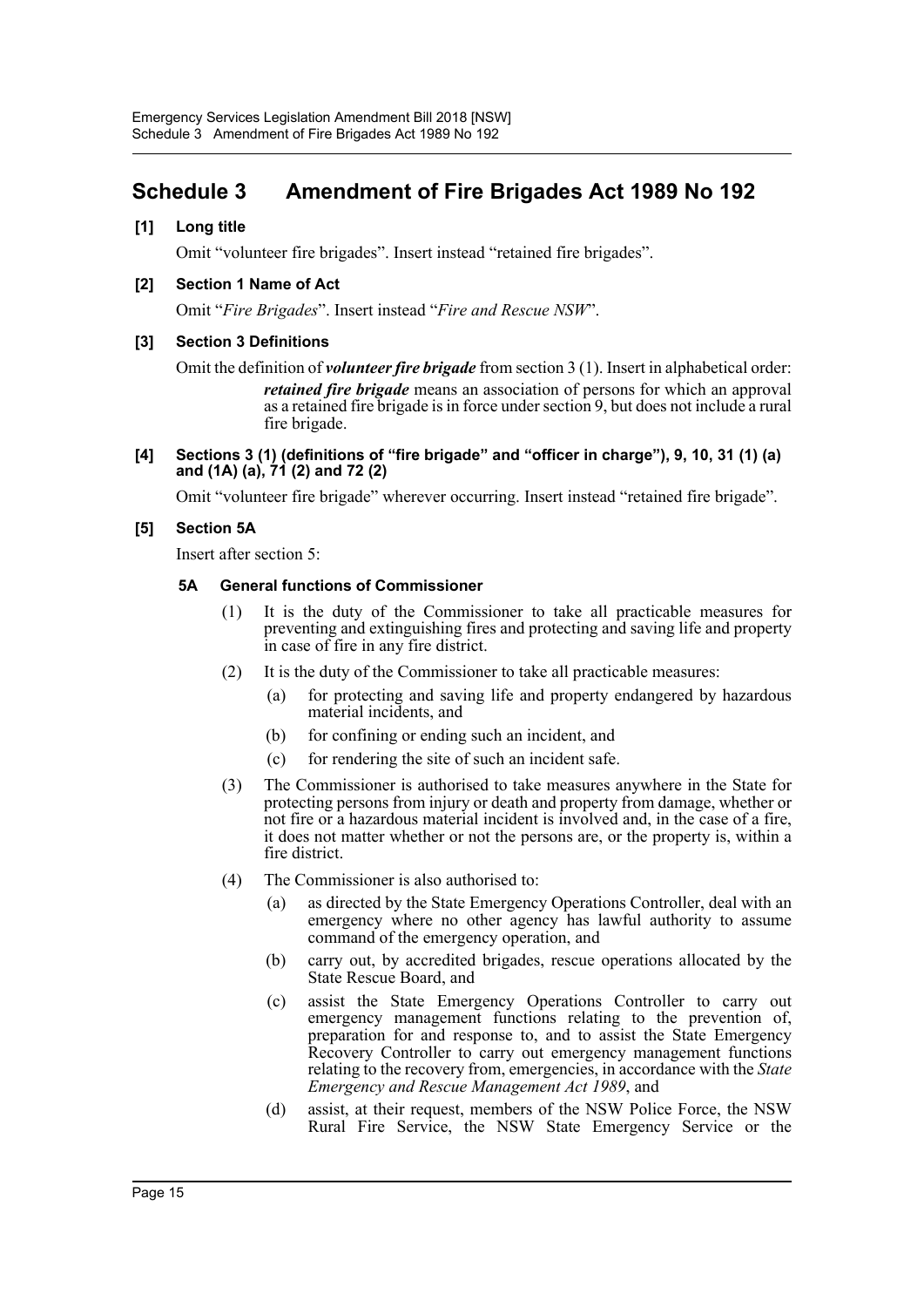Ambulance Service of NSW in dealing with any incident or emergency, and

- (e) maintain effective liaison with all emergency services organisations, and
- (f) carry out such other functions as may be assigned to the Commissioner by or under this or any other Act, or by the State Emergency Operations Controller or the Minister.

#### **[6] Sections 6 and 7**

Omit the sections.

**[7] Sections 8 (a), (b) and (d), 70 (1) and (2) (a), 71 (1) (b), 72 (1), 74 (1) and 85 (2) (d)** Omit "volunteer fire brigades" wherever occurring. Insert instead "retained fire brigades".

#### **[8] Sections 9 (1) (a) and 31 (1A)**

Omit "section 6 (2)" wherever occurring. Insert instead "section 5A (2)".

#### **[9] Section 15 Use of water etc**

Omit section 15 (a). Insert instead:

(a) take and use any water from any source on any land, and

#### **[10] Section 39**

Omit the section. Insert instead:

#### **39 Use of water for training and demonstration**

The Commissioner may, by arrangement with the owner or occupier or other person having control or management of land containing a water source, take and use, free of charge, water from that source for the purpose of training or demonstration by a fire brigade.

#### **[11] Section 42 Charges for other services**

Insert "or, if no amount is so prescribed, of such amount as the Commissioner thinks fit" after "in respect of the service performed" in section 42 (1).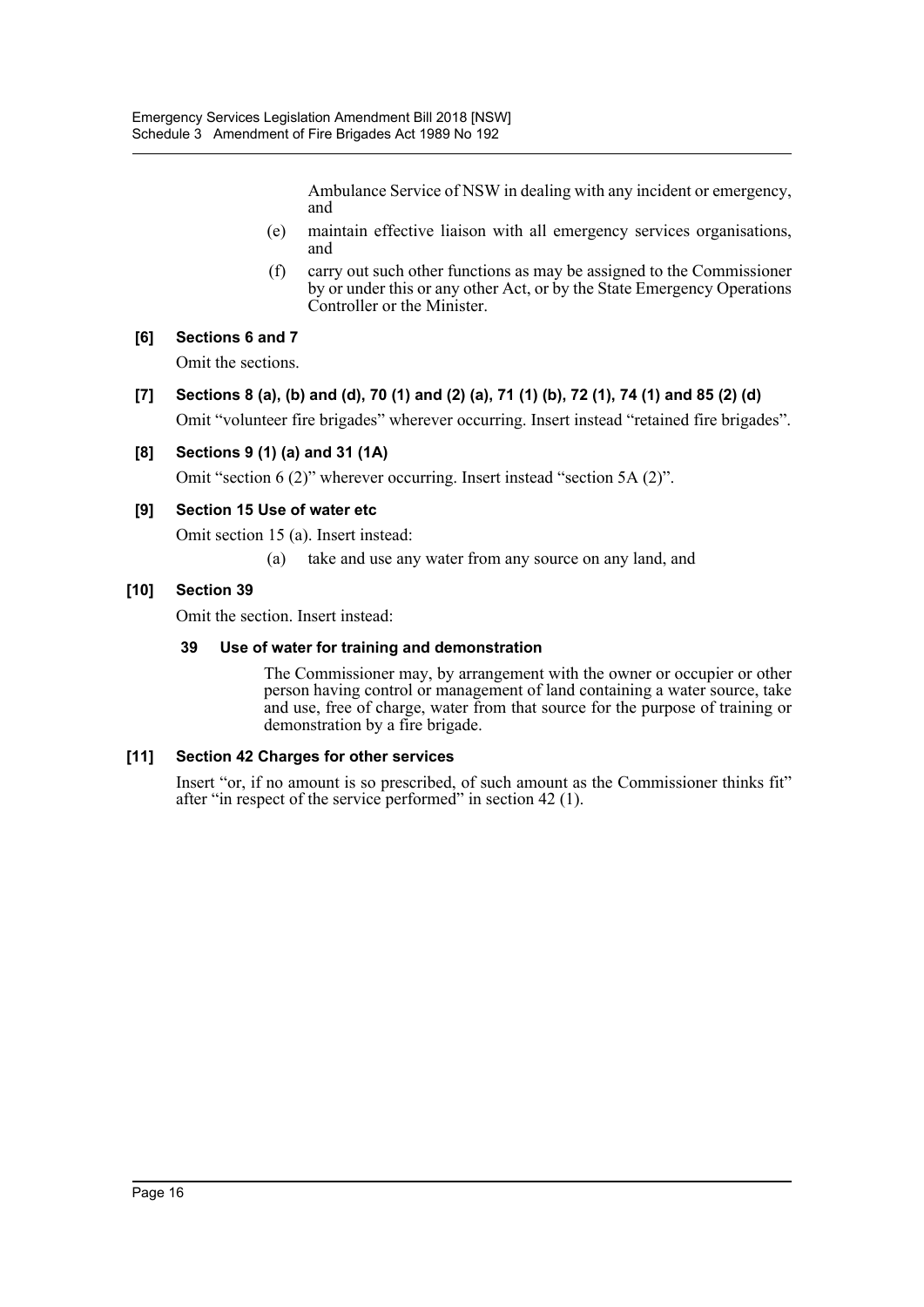# <span id="page-17-0"></span>**Schedule 4 Amendment of State Emergency Service Act 1989 No 164**

### **[1] Section 3 Definitions**

Omit the definitions of *local controller*, *region*, *region controller* and *unit controller* from section 3 (1).

Insert in alphabetical order:

*local commander* means a commander of SES units in a local government area appointed under section 17.

*unit commander* means a commander of an SES unit appointed under section 17A.

*zone* means a zone established under section 14.

*zone commander* means the commander appointed under section 16 for SES units in a zone.

### **[2] Section 14 Service zones**

Omit "regions". Insert instead "zones".

**[3] Sections 16, 17 (3), 17A (2), 17C (1)–(3), 17D (2) and (3), 18AA (1) (b) and (4) (b), 21 (1) and 24ZA (1) (d)**

Omit "region controller" wherever occurring. Insert instead "zone commander".

#### **[4] Sections 16 (1) and 17D (1)**

Omit "for a region" wherever occurring. Insert instead "for a zone".

# **[5] Sections 16 (2) and 17C (1) and (2)**

Omit "relevant region" wherever occurring. Insert instead "relevant zone".

**[6] Sections 17 (1) and (3)–(5), 17A (2) and (3), 17B, 17C (1) and (4), 18AA (1) (b) and (4) (b), 21 (1) and 24ZA (1) (d)**

Omit "local controller" wherever occurring. Insert instead "local commander".

**[7] Sections 17A, 17B, 17C (2) and (4), 18AA (1) (b) and (4) (b), 18A (definition of "senior emergency officer"), 24ZA (1) (d) and 28A (1)**

Omit "unit controller" wherever occurring. Insert instead "unit commander".

#### **[8] Section 17D Zone headquarters unit**

Omit "a *region headquarters unit*" from section 17D (2). Insert instead "a *zone headquarters unit*".

**[9] Section 17D (2) (a)**

Omit "for the region". Insert instead "for the zone".

#### **[10] Section 17D (3)**

Omit "a region headquarters unit". Insert instead "a zone headquarters unit".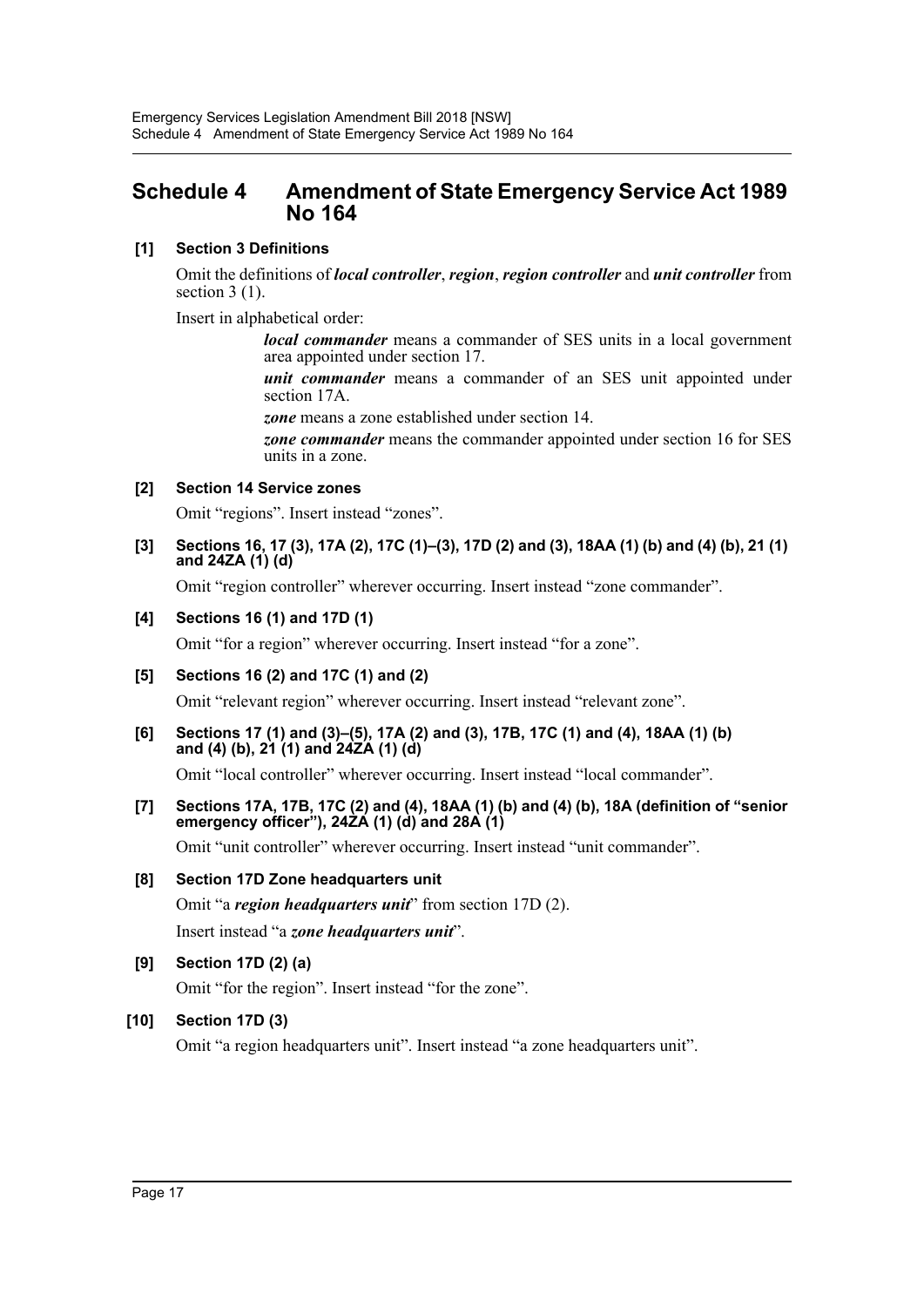# <span id="page-18-0"></span>**Schedule 5 Consequential amendment of other Acts and instruments**

# **5.1 Amendments to update references to Fire Brigades Act 1989**

#### **References to Fire Brigades Act 1989**

Omit "*Fire Brigades Act 1989*" wherever occurring in any provision of an Act or instrument set out in the table to this Subschedule.

Insert instead "*Fire and Rescue NSW Act 1989*".

| <b>Act or instrument</b>                                                    | <b>Provision</b>                                                                                                                                                     |
|-----------------------------------------------------------------------------|----------------------------------------------------------------------------------------------------------------------------------------------------------------------|
| Building Products (Safety) Act 2017 No 69                                   | section 75 (1) (e)                                                                                                                                                   |
| Coroners Act 2009 No 41                                                     | section 32 (8), definition of <i>authorised</i><br><i>public official</i>                                                                                            |
| Crimes Act 1900 No 40                                                       | section 203D, definition of <i>firefighter</i>                                                                                                                       |
| Emergency Services Levy Act 2017 No 32                                      | sections $3(1)$ , definition of <i>former</i><br>emergency services funding scheme and<br>23(a)                                                                      |
| Emergency Services Levy Insurance Monitor Act<br>$2016$ No 23               | sections $3(1)$ , definitions of <i>emergency</i><br>services funding scheme and emergency<br>services levy winding up arrangements,<br>31C (4) (a) and 71 (1)       |
| Environmental Planning and Assessment Act 1979<br>No 203                    | section $9.35(1)(d)$                                                                                                                                                 |
| Environmentally Hazardous Chemicals Act 1985<br>No 14                       | clause 2 (g) of Schedule 1                                                                                                                                           |
| Fire and Emergency Services Levy Act 2017 No 9                              | section $37(b)$                                                                                                                                                      |
| Fire Brigades Regulation 2014                                               | clause 3 (1), definition of the Act                                                                                                                                  |
| Fire Services Joint Standing Committee Act 1998<br>No 18                    | section 5 (2), definition of <i>fire district</i>                                                                                                                    |
| First State Superannuation Act 1992 No 100                                  | section 14 $(5)$ , definition of <i>firefighter</i>                                                                                                                  |
| Government Sector Employment Act 2013 No 40                                 | Part 2 of Schedule 1                                                                                                                                                 |
| Heavy Vehicle (Adoption of National Law) Act 2013<br>No 42                  | section $203A(2)$ (b) in Schedule 1.2 [4] and<br>section 265 (2) (b) in Schedule 1.2 [8]                                                                             |
| Law Enforcement (Powers and Responsibilities) Act Schedule 2<br>2002 No 103 |                                                                                                                                                                      |
| Local Government Act 1993 No 30                                             | note to section 22                                                                                                                                                   |
| National Parks and Wildlife Act 1974 No 80                                  | section $139(1)$                                                                                                                                                     |
| Rural Fires Act 1997 No 65                                                  | notes to Part 1 and section $6(2)$ , sections<br>$33D(3)$ and 66 (6) (a) and the definitions of<br><i>fire brigade</i> and <i>fire district</i> in the<br>Dictionary |
| State Authorities Non-contributory Superannuation<br>Act 1987 No 212        | section 27AE, definition of <i>firefighter</i>                                                                                                                       |
| State Authorities Superannuation Act 1987 No 211                            | section 46AF, definition of <i>firefighter</i>                                                                                                                       |
| Taxation Administration Act 1996 No 97                                      | note to section 4                                                                                                                                                    |
|                                                                             |                                                                                                                                                                      |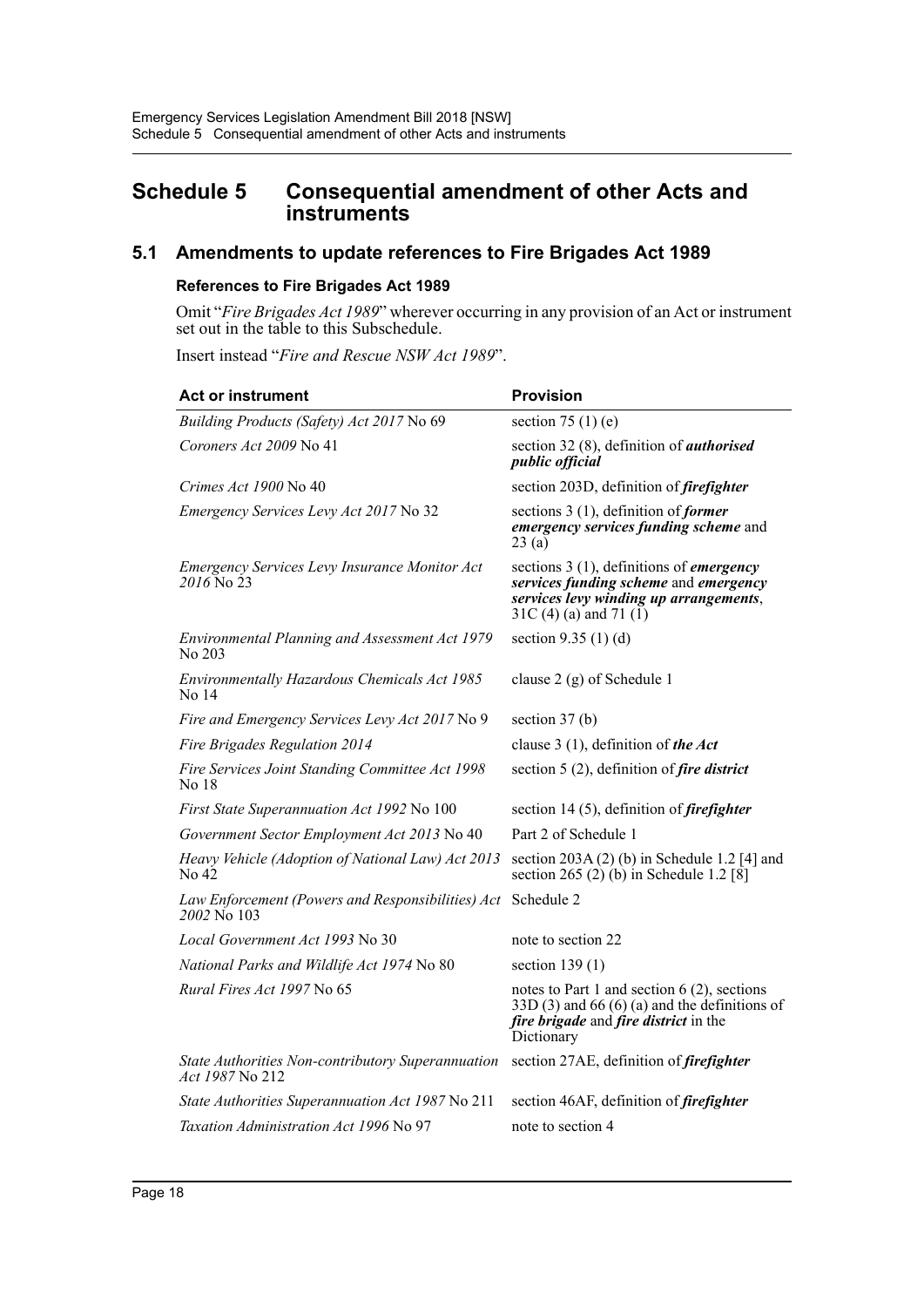Emergency Services Legislation Amendment Bill 2018 [NSW] Schedule 5 Consequential amendment of other Acts and instruments

| <b>Act or instrument</b>                                                                                                             | <b>Provision</b>                  |
|--------------------------------------------------------------------------------------------------------------------------------------|-----------------------------------|
| <i>Valuation of Land Act 1916</i> No 2                                                                                               | section 67                        |
| Water Management Act 2000 No 92                                                                                                      | section 392 $(4)(a)$              |
| <b>Work Health and Safety Regulation 2017</b>                                                                                        | clause $702(j)$                   |
| <i>Workers Compensation (Bush Fire, Emergency and section 18 (1), definition of fire district</i><br>Rescue Services) Act 1987 No 83 |                                   |
| Workplace Injury Management and Workers<br>Compensation Act 1998 No 86                                                               | clause 13 $(1)$ (a) of Schedule 1 |

# **5.2 First State Superannuation Act 1992 No 100**

#### **Section 14 Trust deed to continue previous firefighter disability arrangements**

Omit "volunteer fire brigade" from paragraph (b) of the definition of *firefighter* in section 14 (5).

Insert instead "retained fire brigade".

# **5.3 Heavy Vehicle (Adoption of National Law) Act 2013 No 42**

#### **[1] Schedule 1.2 [4]**

Omit "volunteer fire brigade" from section 203A (2) (b). Insert instead "retained fire brigade".

## **[2] Schedule 1.2 [8]**

Omit "volunteer fire brigade" from section 265 (2) (b). Insert instead "retained fire brigade".

# **5.4 Local Government Act 1993 No 30**

#### **Section 22 Other functions**

Omit "local controller" from the note. Insert instead "local commander".

# **5.5 State Authorities Non-contributory Superannuation Act 1987 No 212**

#### **Section 27AE Definitions**

Omit "volunteer fire brigade" from paragraph (b) of the definition of *firefighter*. Insert instead "retained fire brigade".

# **5.6 State Authorities Superannuation Act 1987 No 211**

# **Section 46AF Definitions**

Omit "volunteer fire brigade" from paragraph (b) of the definition of *firefighter*. Insert instead "retained fire brigade".